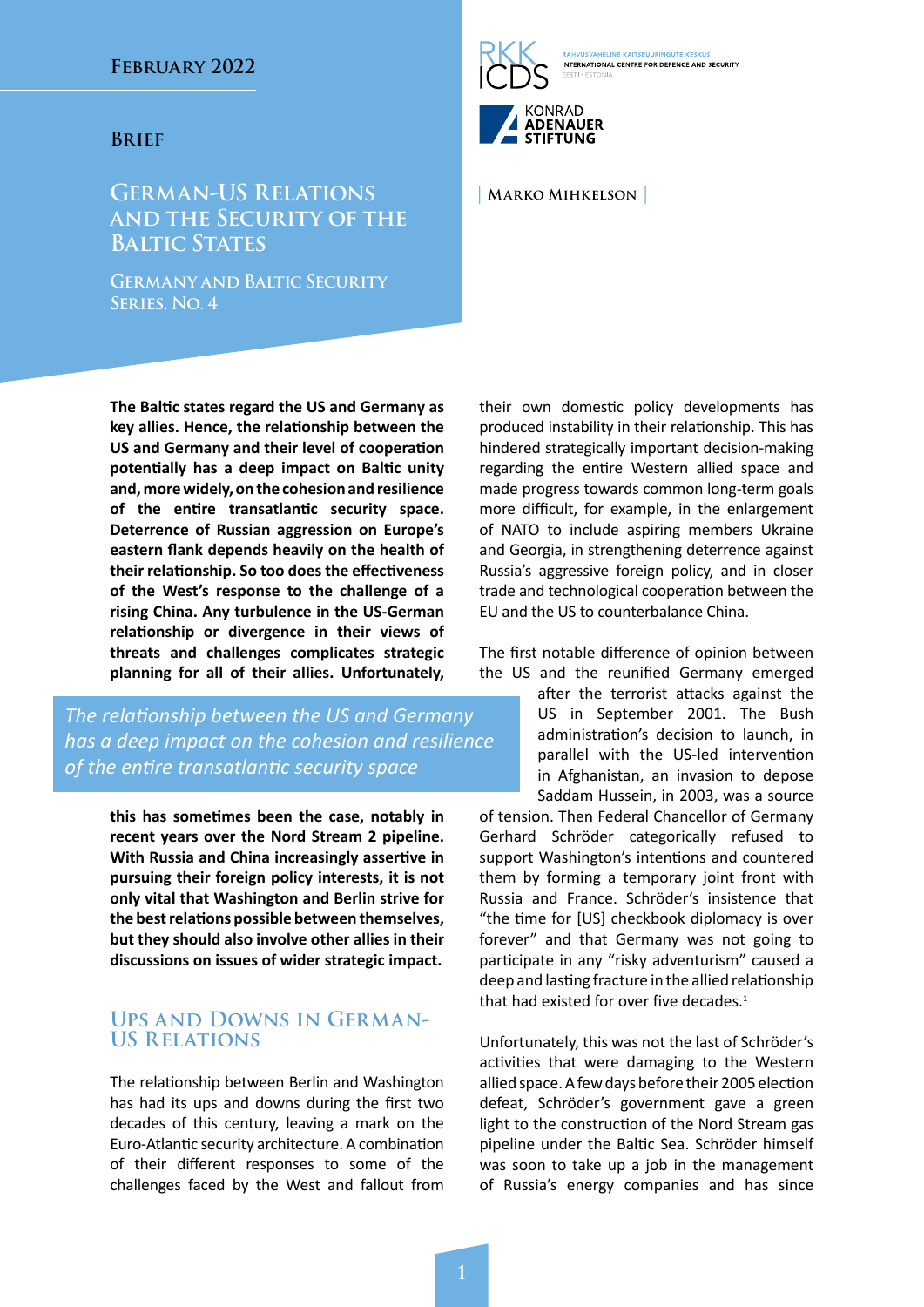consistently defended Vladimir Putin's domestic and foreign policies. Nord Stream has since become the greatest triumph of Russia's modern foreign and energy policy, not least because of the wedge it has driven between the US and Germany. It continues to be a bitterly divisive topic today and will certainly be an issue for Germany's new 'traffic light' coalition government.

## **From Ostpolitik to Trump**

Energy issues have been on the US-German agenda for at least the last 50 years. At first, the *Ostpolitik* initiated by the left-wing government of Willy Brandt matched the détente policy of the US very well. The first contract for the Soviet Union to supply gas to the Federal Republic of Germany was signed in Essen in 1970. Later, as tensions deepened between East and West, the views of Bonn and Washington on pipeline agreements with Moscow rapidly diverged. At the beginning of the 1980s, President Ronald Reagan warned Germany against the dangers of energy dependence on the Soviet Union.

Reagan essentially echoed what Leonid Brezhnev, the Secretary General of the Soviet Union Communist Party (CPSU), said in 1971 during an internal party discussion: "Take the European part, the oil and gas of Siberia. This is a major issue. This will change our very being.

These are major economic indicators. They will change our possibilities, our relationship with all of Europe – and not only with the Socialist countries, where we are able to ship gas and oil, but with France, the FRG, Italy. The key is in our

hands. Gas hither – hard currency thither. This is a big economic and political question."2

Russia's use of energy supplies as weapons to influence the governments of the West has been a longstanding policy and should come as no surprise to Washington and Berlin today. Yet despite its obvious anti-Western foundation, Nord Stream 2 is on the verge of being opened, and Germany, the world's largest importer of natural gas, will depend on Russia for nearly 60% of its supply.

Gas supply was also a point of dispute (although certainly not the only one) between the US and

Germany during the Trump presidency, in which relations between the two countries declined to the deepest crisis of confidence in recent history. Trump was disturbed by Germany's large trade surplus and low level of defence spending and imposed or threatened trade restrictions. His sharp and unpredictable attacks on Germany created tensions across the alliance.

### **New Beginnings – The Biden Administration and the Scholz Coalition**

Upon assuming office, President Joe Biden's administration quickly sought to restore normal relations with Germany. The main drivers from Washington's viewpoint were to achieve a new nuclear deal with Iran, create strategic stability in its relations with Russia, and free bandwidth to focus on China, seen by the US as its largest longer-term challenge. The White House wanted Germany to use its influence in the EU to consolidate the post-Brexit collective Brussels and to take a more active role in stabilising the borders of Europe, including addressing the security concerns of Ukraine. Germany in turn wanted the US to cancel the sanctions imposed on Trump's last day in office that prevented the completion of Nord Stream 2, and to remove the trade restrictions between the two countries.

*The White House wanted Germany to use its influence in the EU to consolidate the post-Brexit collective Brussels*

> Lobbying by Berlin and negotiations with Washington led to President Biden announcing on 19 May 2021 that the sanctions against Nord Stream AG and its CEO Matthias Warning, a former Stasi officer, had been lifted. Two months later, on 21 July, a joint US-German statement announced that the completion of the Nord Stream 2 pipeline was now justified. It also said the parties were committed to ensuring the energy security of Ukraine and were united in their determination to hold Russia to account for its aggression and malign activities.<sup>3</sup> The two countries promised to invest at least USD 1 billion in a Green Fund for Ukraine and ensure gas transit via Ukraine would continue beyond 2024.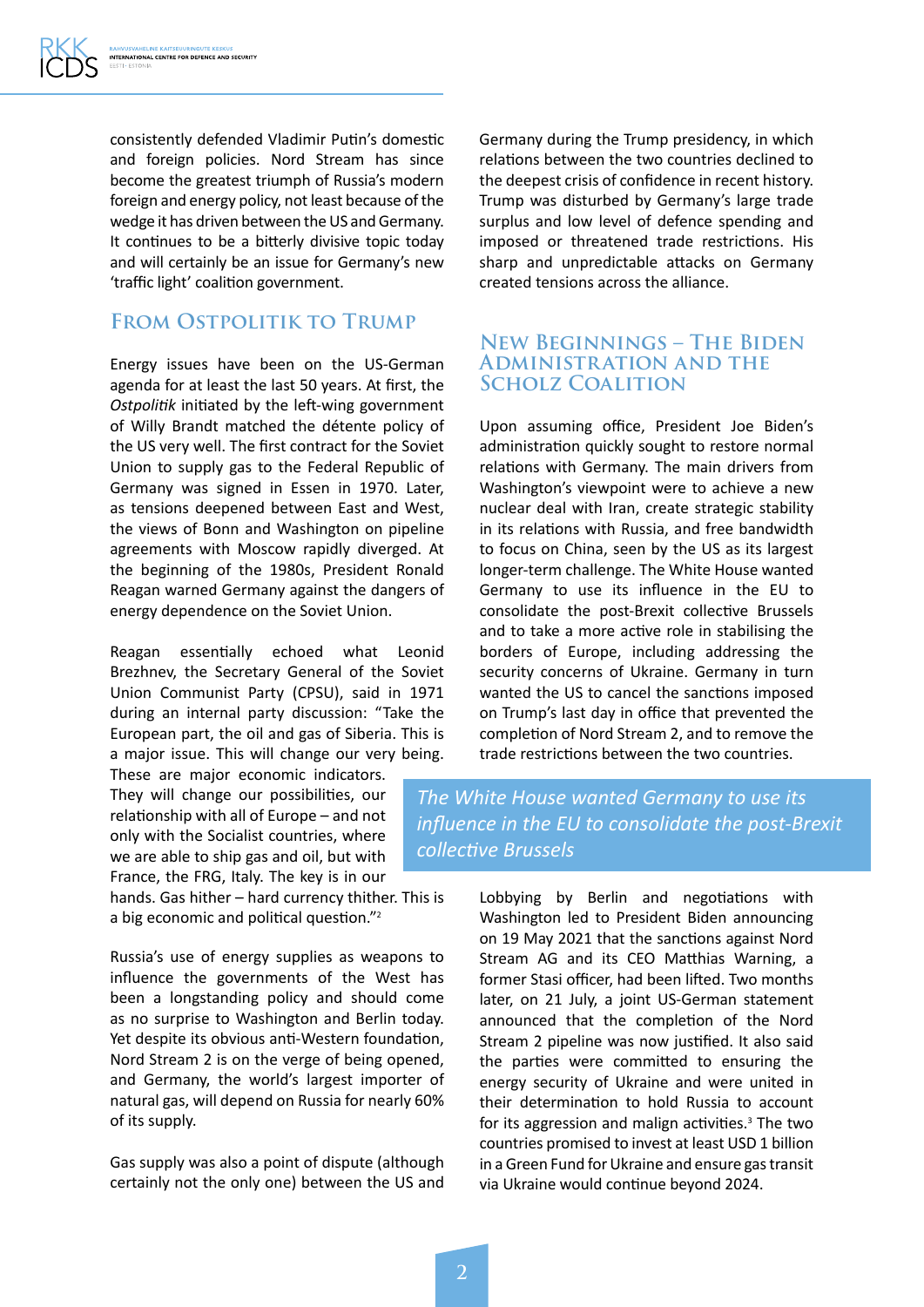The US-German agreement came as a surprise to their allies in the Baltic region, both because the talks had been held in secret and because at same time Russia had started to escalate its antagonism towards Ukraine. On 12 July, for example, immediately before the US-German joint statement, Vladimir Putin's notorious history article had broadcast to the world his opinion that Ukraine was an artificial construction and did not deserve to exist as a sovereign state or nation.4

Washington and Berlin's wishful thinking became more apparent in the late autumn of 2021 when the US intelligence services revealed that Russia's leadership was planning a massive military aggression against Ukraine.<sup>5</sup> In spite of this, Berlin tried to persuade the world that there was no need to re-evaluate the joint statement or the US-German stance on Nord Stream 2. A German non-paper, leaked to the public in mid-November, misleadingly claimed that Nord Stream 2 presented no threat to Ukraine, that Russia did not use energy as a weapon, that Nord Stream 2 had not softened Germany's foreign policy on Russia, and that sanctions against a US ally would be a victory only for Putin.<sup>6</sup>

This was in spite of the fact that Russia had manipulated Europe with gas supplies in the previous months and had also used energy to exert pressure on Ukraine and Moldova.<sup>7</sup> And sanctions imposed against Nord Stream 2 would above-all affect the Russian-owned company Nord Stream AG, and its CEO Matthias Warning (although there also good reasons to add Chairman of the Board of Nord Stream Gerhard Schröder to the list of sanctioned individuals).

*The Social Democrats, the Greens and the Free Democrats, expect to broadly continue Merkel's foreign policy line* 

> Meanwhile, Germany's foreign policy on Russia was soft enough to begin with. In an interview with Der Spiegel, Angela Merkel's foreign policy adviser Christoph Heusgen said, in the context of Ukraine, that it was always important for Merkel to consider the interests of Russia.<sup>8</sup> He suggested this was the reason why, at NATO's Bucharest Summit in 2008, she defied the strong lobbying

of the US to prevent Ukraine from being granted the prospect of joining the Alliance, and why the Association Agreement with the EU does not include any expectation of membership. "She always kept in mind what was tolerable for Russia," said Heusgen.

The Social Democrats, the Greens and the Free Democrats, who formed the government in Germany after the federal elections, expect to broadly continue Merkel's foreign policy line which, to the benefit of bilateral relations with the US, also means valuing strong transatlantic relations in security and defence. Immediately after winning the elections, Olaf Scholz assured the US and others that "the transatlantic partnership is of essence for us in Germany and for a government that will be led by me. So you can rely on continuity in this question."9

As a young politician in the 1980s, Scholz was sharply against NATO. Forty years later, as Germany's Federal Chancellor, he carries a large share of the responsibility for the unity of the European component of the transatlantic alliance, and to ensure NATO's deterrence posture is credible. Germany's defence spending, a cause of a great deal of friction between the US and Germany in recent years, is a key – and unresolved – consideration when it comes to deterrence through NATO. However, fears that the anti-nuclear voices in the coalition would be translated into policy were not realised in the coalition agreement. Germany will continue to participate in NATO's Nuclear Planning Group and will presumably also work to modernise its strategic air capability and the Büchel Air Base.<sup>10</sup>

> In the shorter-term, the most critical issue in US-Germany relations is likely to be China. The US regards China as its greatest strategic adversary, but Scholz's first comments as Federal Chancellor inclined towards caution and

indicated a wish to stick to its existing "Wandel durch Handel" (change through trade) policy with China. Although the new coalition calls China a "systemic rival" (for Merkel, China was a "strategic partner"), Germany's large economic interests in China may diminish Berlin's fortitude in protecting human rights and standing up for Taiwan.